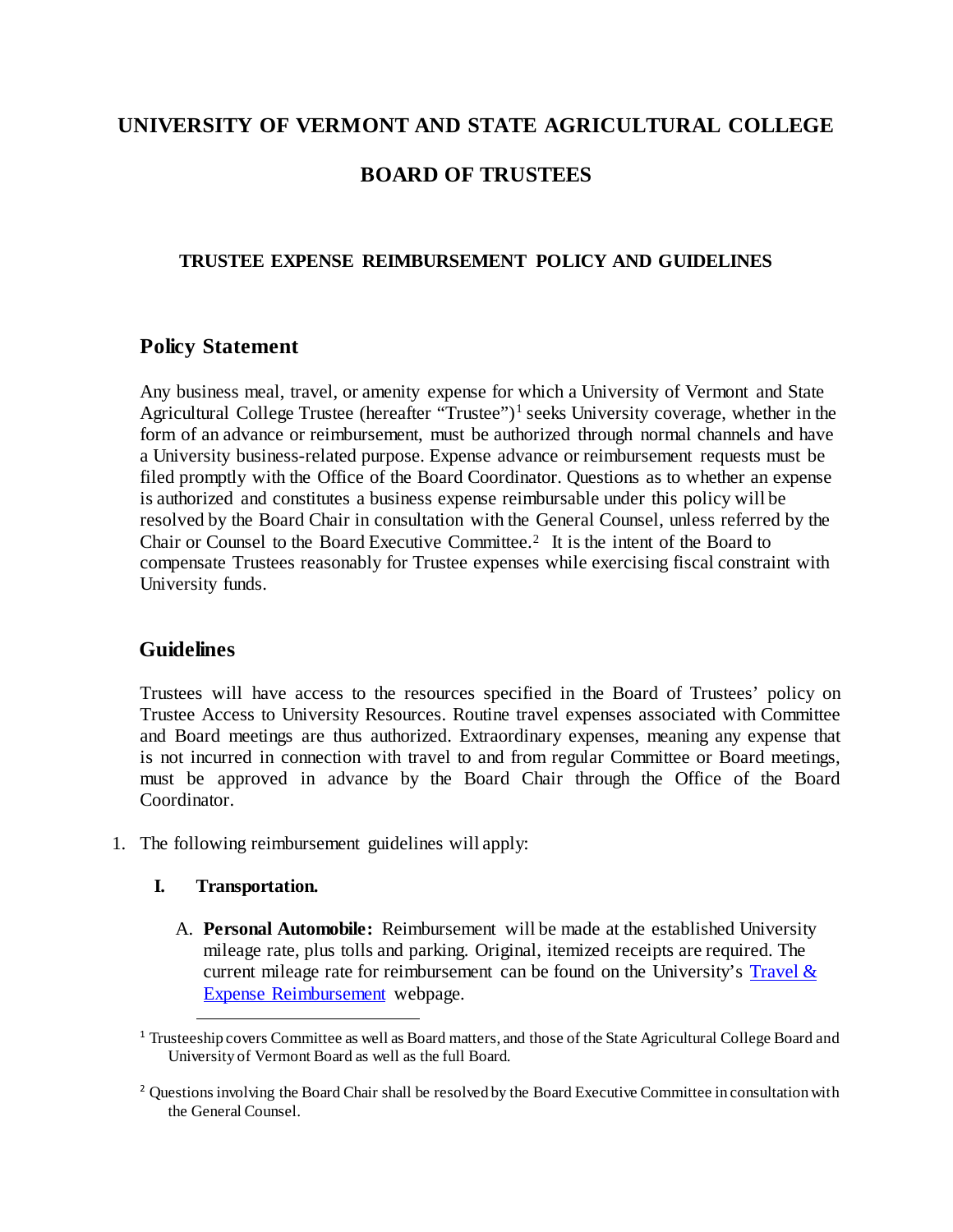- 1. If a private auto is used in lieu of commercial air transportation, the lesser of coach economy class airfare or auto mileage will be reimbursed. No reimbursement will be made for lodging en route.
- 2. The owner of the vehicle is responsible for automobile liability coverage. The University's insurance does not apply to privately owned vehicles.
- 3. The University will not reimburse for gas or repairs to personal vehicles while being used on University business because a portion of the mileage reimbursement is intended to defray the insurance cost to the individual.
- 4. Traffic violations for motor vehicles are not reimbursable.
- B. **Airfare:** Reimbursement will be made at coach/economy class airfare and requires itemized receipts. Reasonable baggage expenses are allowable. Use of private airplanes is permitted, although reimbursement is limited to an amount commensurate with coach class airfare on a commercial air carrier for the same or substantially similar route. Trustees are asked to seek the lowest possible fares through use of advance booking.
- C. **Rental Cars:** Rental cars may be used when necessary and economically reasonable compared to other modes of transportation. Reimbursement for rental charges should be the net of any discounts and generally not exceed the cost of midsize cars. The collision damage waiver should be purchased when renting a vehicle for University business. Original, itemized receipts for rental cars and gasoline purchased are required for reimbursement. Traffic violations are not considered reimbursable costs.
- D. **Taxis:** Taxi fare is reimbursable with original, itemized receipts. Gratuities for taxies must be reasonable and do not require receipts.

#### **II. Lodging**

Lodging and trustee meal expenses may be charged to the University. Original, itemized receipts are required for reimbursement. Hotel / Motel accommodations may be booked through the Office of Board Coordinator to take advantage of contract rates with UVM preferred vendors.

#### **III. Meals**

Requests for reimbursement for all business meals (whether incurred in connection with routine meetings or otherwise) must contain the following documentation:

- a. Business purpose
- b. Location